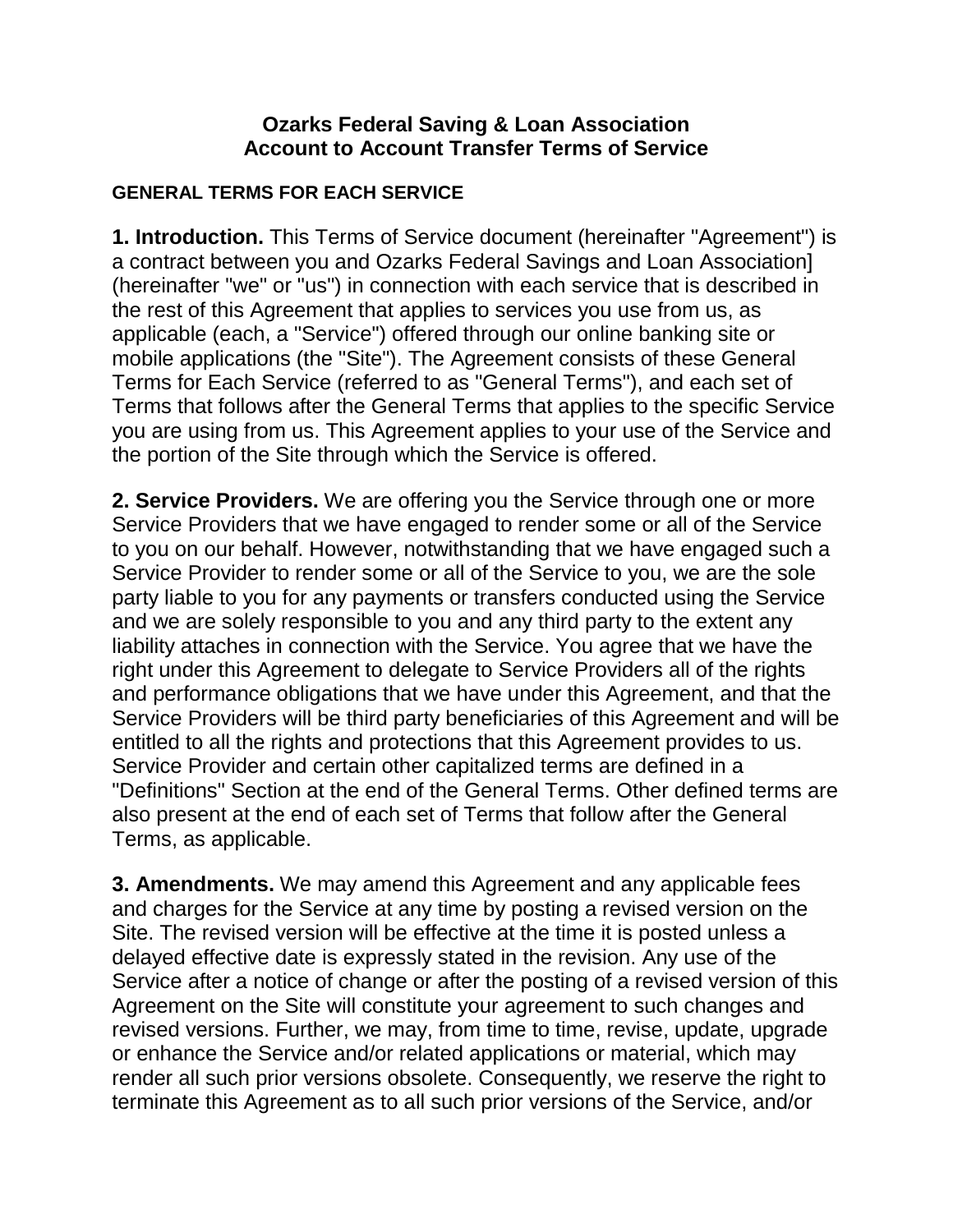related applications and material, and limit access to only the Service's more recent revisions, updates, upgrades or enhancements.

**4. Our Relationship With You.** We are an independent contractor for all purposes, except that we act as your agent with respect to the custody of your funds for the Service. We do not have control of, or liability for, any products or services that are paid for with our Service. We also do not guarantee the identity of any user of the Service (including but not limited to recipients to whom you send payments).

**5. Assignment.** You may not transfer or assign any rights or obligations you have under this Agreement without our prior written consent, which we may withhold in our sole discretion. We reserve the right to transfer or assign this Agreement or any right or obligation under this Agreement at any time to any party. We may also assign or delegate certain of our rights and responsibilities under this Agreement to independent contractors or other third parties.

**6. Notices to Us Regarding the Service.** Except as otherwise stated below, notice to us concerning the Site or the Service must be sent by postal mail to: 2 East Columbia St., Farmington, MO 63640. We may also be reached at 1- 866-546-7408 for questions and other purposes concerning the Service. We will act on your telephone calls as described below in Section 22 of the General Terms (Errors, Questions, and Complaints), but otherwise, such telephone calls will not constitute legal notices under this Agreement.

**7. Notices to You.** You agree that we may provide notice to you by posting it on the Site, sending you an in-product message within the Service, emailing it to an email address that you have provided us, mailing it to any postal address that you have provided us, or by sending it as a text message to any mobile phone number that you have provided us, including but not limited to the mobile phone number that you have listed in your Service setup or customer profile. For example, users of the Service may receive certain notices (such as notices of processed Payment Instructions, alerts for validation and notices of receipt of payments) as text messages on their mobile phones. All notices by any of these methods shall be deemed received by you no later than twenty-four (24) hours after they are sent or posted, except for notice by postal mail, which shall be deemed received by you no later than three (3) Business Days after it is mailed. You may request a paper copy of any legally required disclosures and you may terminate your consent to receive required disclosures through electronic communications by contacting us as described in Section 6 of the General Terms above. We reserve the right to charge you a reasonable fee not to exceed twenty dollars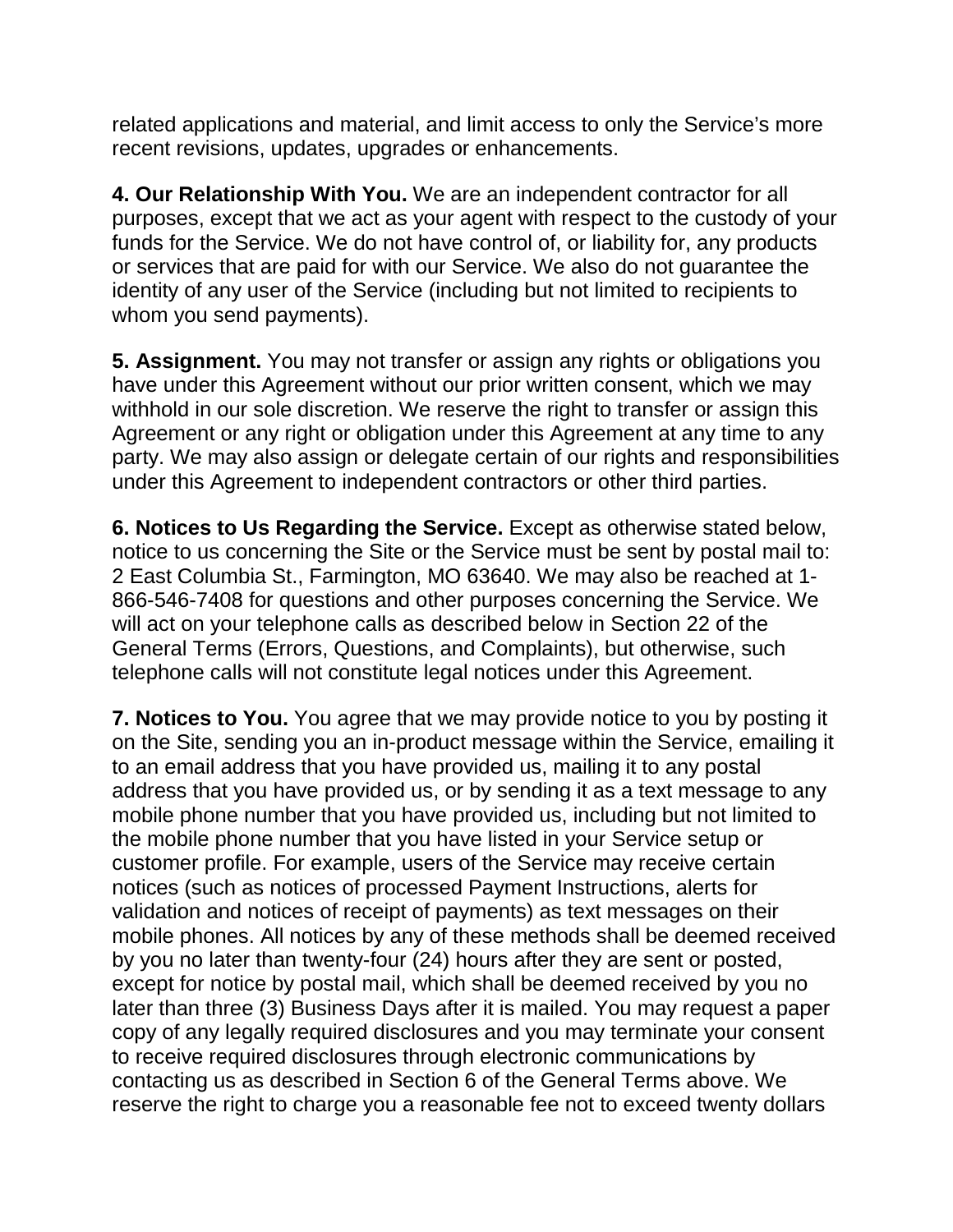(\$20.00) to respond to each such request. We reserve the right to terminate your use of the Service if you withdraw your consent to receive electronic communications.

**8. Text Messages, Calls and/or Emails to You.** By providing us with a telephone number (including a wireless/cellular, mobile telephone number and/or email address), you consent to receiving calls from us and our Service Providers at that number INCLUDING THOSE MADE BY USE OF AN AUTOMATIC TELEPHONE DIALING SYSTEM ("ATDS"), and/or emails from us for our everyday business purposes (including identity verification). You acknowledge and agree that such telephone calls include, but are not limited to, live telephone calls, prerecorded or artificial voice message calls, text messages, and calls made by an ATDS from us or our affiliates and agents. Please review our Privacy Policy for more information.

**9. Receipts and Transaction History.** You may view your transaction history by logging into the Service and looking at your transaction history. You agree to review your transactions by this method instead of receiving receipts by mail.

**10. Your Privacy.** Protecting your privacy is very important to us. Please review our Privacy Policy in order to better understand our commitment to maintaining your privacy, as well as our use and disclosure of your information.

**11. Privacy of Others.** If you receive information about another person through the Service, you agree to keep the information confidential and only use it in connection with the Service.

**12. Eligibility.** The Service is offered only to individual residents of the United States who can form legally binding contracts under applicable law. Without limiting the foregoing, the Service is not offered to minors unless the minor is using an Eligible Transaction Account in the name of the minor with a parent or guardian as a co-signor or guarantor. By using the Service, you represent that you meet these requirements and that you agree to be bound by this Agreement.

**13. Prohibited Payments.** The following types of payments are prohibited through the Service, and we have the right but not the obligation to monitor for, block, cancel and/or reverse such payments: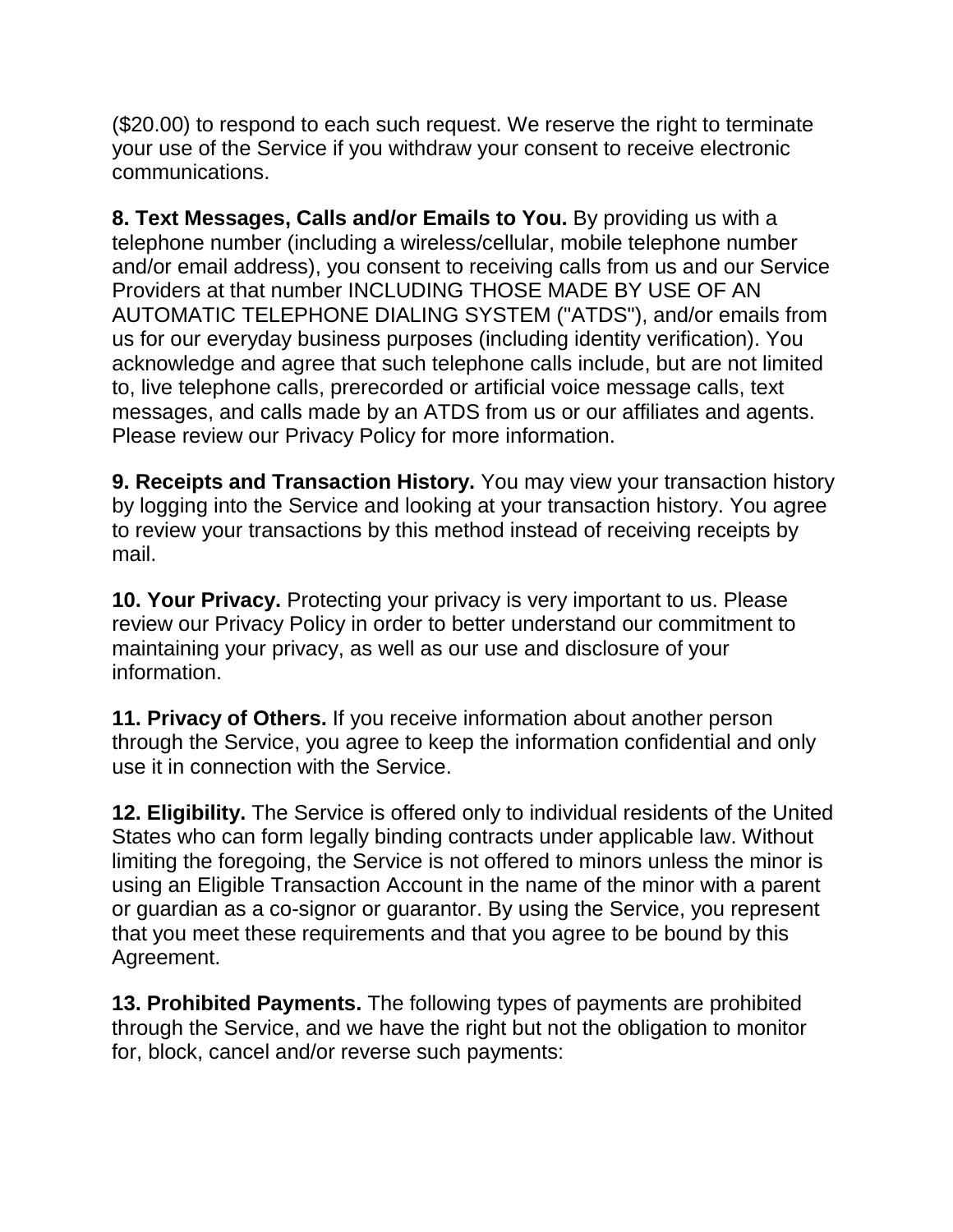- a. Payments to or from persons or entities located in prohibited territories (including any territory outside of the United States); and
- b. Payments that violate any law, statute, ordinance or regulation; and
- c. Payments that violate the Acceptable Use terms in Section 14 of the General Terms below; and
- d. Payments related to: (1) tobacco products, (2) prescription drugs and devices; (3) narcotics, steroids, controlled substances or other products that present a risk to consumer safety; (4) drug paraphernalia; (5) ammunition, firearms, or firearm parts or related accessories; (6) weapons or knives regulated under applicable law; (7) goods or services that encourage, promote, facilitate or instruct others to engage in illegal activity; (8) goods or services that are sexually oriented; (9) goods or services that promote hate, violence, racial intolerance, or the financial exploitation of a crime; (10) goods or services that defame, abuse, harass or threaten others; (11) goods or services that include any language or images that are bigoted, hateful, racially offensive, vulgar, obscene, indecent or discourteous; (12) goods or services that advertise, sell to, or solicit others; or (13) goods or services that infringe or violate any copyright, trademark, right of publicity or privacy, or any other proprietary right under the laws of any jurisdiction; and
- e. Payments related to gambling, gaming and/or any other activity with an entry fee and a prize, including, but not limited to, casino games, sports betting, horse or dog racing, lottery tickets, other ventures that facilitate gambling, games of skill (whether or not it is legally defined as a lottery) and sweepstakes; and
- f. Payments relating to transactions that (1) support pyramid or ponzi schemes, matrix programs, other "get rich quick" schemes or multi-level marketing programs, (2) are associated with purchases of real property, equities, annuities or lottery contracts, lay-away systems, off-shore banking or transactions to finance or refinance debts funded by a credit card, (3) are for the sale of items before the seller has control or possession of the item, (4) constitute money-laundering or terrorist financing, (5) are associated with the following "money service business" activities: the sale of traveler's checks or money orders, currency dealers or exchanges (including digital currencies such as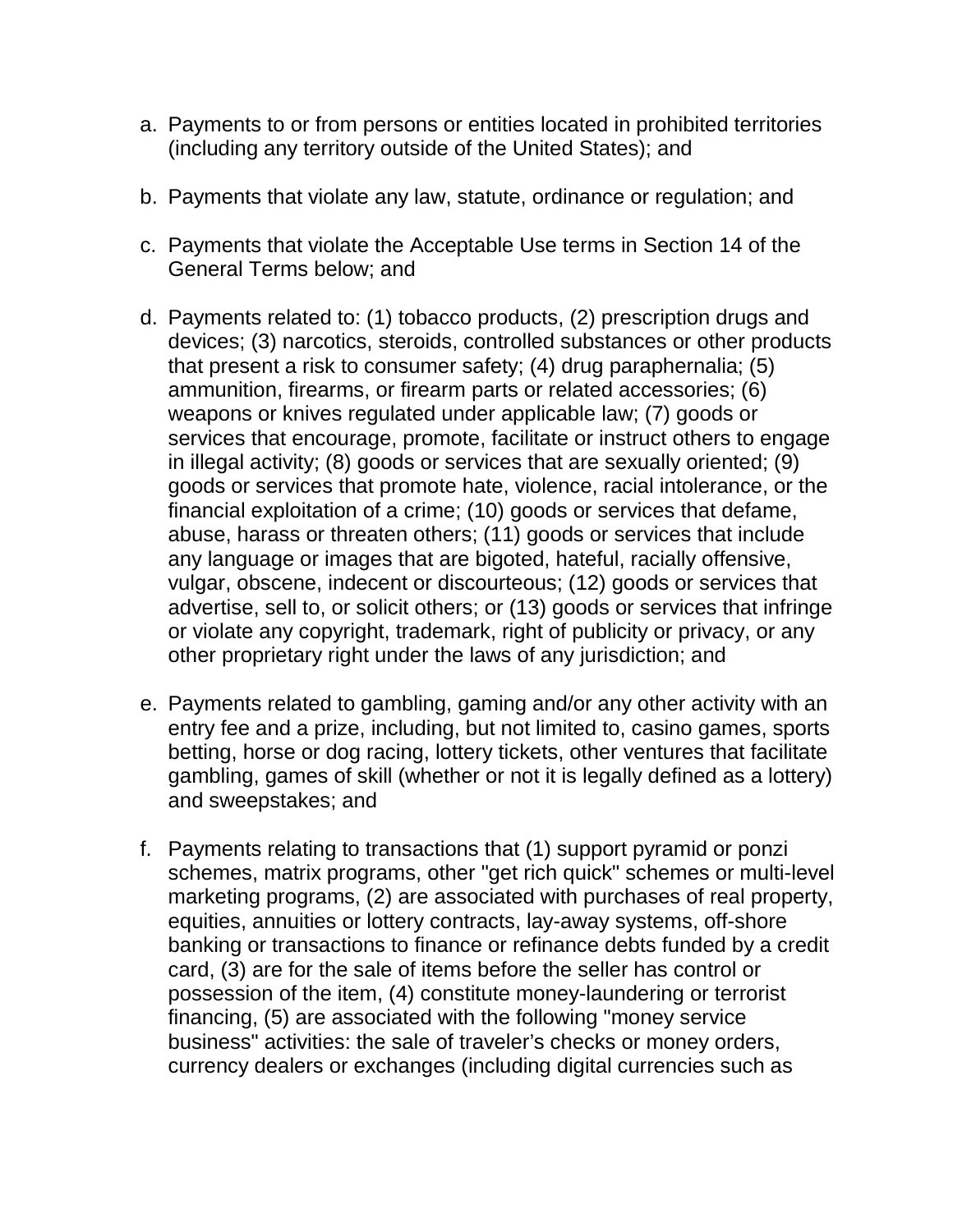bitcoin), or check cashing, or (6) provide credit repair or debt settlement services; and

g. Tax payments and court ordered payments.

Except as required by applicable law, in no event shall we or our Service Providers be liable for any claims or damages resulting from your scheduling of prohibited payments. We encourage you to provide notice to us by the methods described in Section 6 of the General Terms above of any violations of the General Terms or the Agreement generally.

**14. Acceptable Use.** You agree that you are independently responsible for complying with all applicable laws in all of your activities related to your use of the Service, regardless of the purpose of the use, and for all communications you send through the Service. We and our Service Providers have the right but not the obligation to monitor and remove communications content that we find in our sole discretion to be objectionable in any way. In addition, you are prohibited from using the Service for communications or activities that: (a) violate any law, statute, ordinance or regulation; (b) promote hate, violence, racial intolerance, or the financial exploitation of a crime; (c) defame, abuse, harass or threaten others; (d) include any language or images that are bigoted, hateful, racially offensive, vulgar, obscene, indecent or discourteous; (e) infringe or violate any copyright, trademark, right of publicity or privacy or any other proprietary right under the laws of any jurisdiction; (f) impose an unreasonable or disproportionately large load on our infrastructure; (g) facilitate any viruses, trojan horses, worms or other computer programming routines that may damage, detrimentally interfere with, surreptitiously intercept or expropriate any system, data or information; (h) constitute use of any robot, spider, other automatic device, or manual process to monitor or copy the Service or the portion of the Site through which the Service is offered without our prior written permission; (i) constitute use of any device, software or routine to bypass technology protecting the Site or Service, or interfere or attempt to interfere, with the Site or the Service; or (j) may cause us or our Service Providers to lose any of the services from our internet service providers, payment processors, or other vendors. We encourage you to provide notice to us by the methods described in Section 6 of the General Terms above of any violations of the General Terms or the Agreement generally.

**15. Payment Methods and Amounts.** There are limits on the amount of money you can send or receive through our Service. Your limits may be adjusted from time-to-time in our sole discretion. For certain Services, you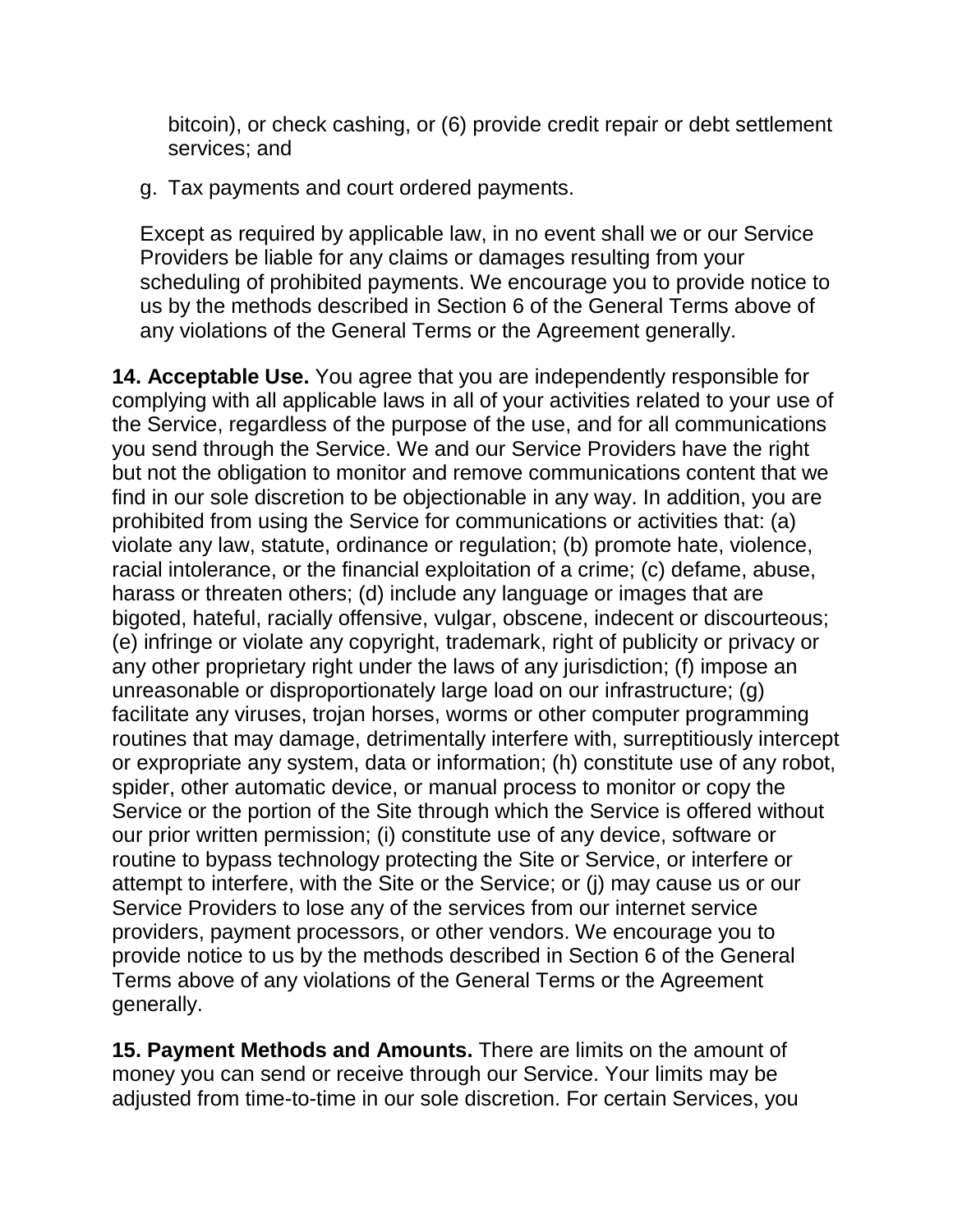may have the ability to log in to the Site to view your individual transaction limits. We or our Service Provider also reserve the right to select the method in which to remit funds on your behalf through the Service, and in the event that your Eligible Transaction Account is closed or otherwise unavailable to us the method to return funds to you. These payment methods may include, but may not be limited to, an electronic debit, a paper check drawn on the account of our Service Provider, or draft check drawn against your account.

**16. Your Liability for Unauthorized Transfers.** Immediately following your discovery of an unauthorized Payment Instruction, you shall communicate with customer care for the Service in the manner set forth in Section 6 of the General Terms above. You acknowledge and agree that time is of the essence in such situations. If you tell us within two (2) Business Days after you discover your password or other means to access your account through which you access the Service has been lost or stolen, your liability is no more than \$50.00 should someone access your account without your permission. If you do not tell us within two (2) Business Days after you learn of such loss or theft, and we can prove that we could have prevented the unauthorized use of your password or other means to access your account if you had told us, you could be liable for as much as \$500.00. If your monthly financial institution statement contains payments that you did not authorize, you must tell us at once. If you do not tell us within sixty (60) days after the statement was sent to you, you may lose any amount transferred without your authorization after the sixty (60) days if we can prove that we could have stopped someone from taking the money had you told us in time. If a good reason (such as a long trip or a hospital stay) prevented you from telling us, we will extend the time periods specified above to a reasonable period.

**17. Taxes.** It is your responsibility to determine what, if any, taxes apply to the transactions you make or receive, and it is your responsibility to collect, report and remit the correct tax to the appropriate tax authority. We are not responsible for determining whether taxes apply to your transaction, or for collecting, reporting or remitting any taxes arising from any transaction.

**18. Failed or Returned Payment Instructions.** In using the Service, you are requesting that we or our Service Provider attempt to make payments for you from your Eligible Transaction Account. If the Payment Instruction cannot be completed for any reason associated with your Eligible Transaction Account (for example, there are insufficient funds in your Eligible Transaction Account, or the Payment Instruction would exceed the credit or overdraft protection limit of your Eligible Transaction Account, to cover the payment), the Payment Instruction may or may not be completed. In certain circumstances, our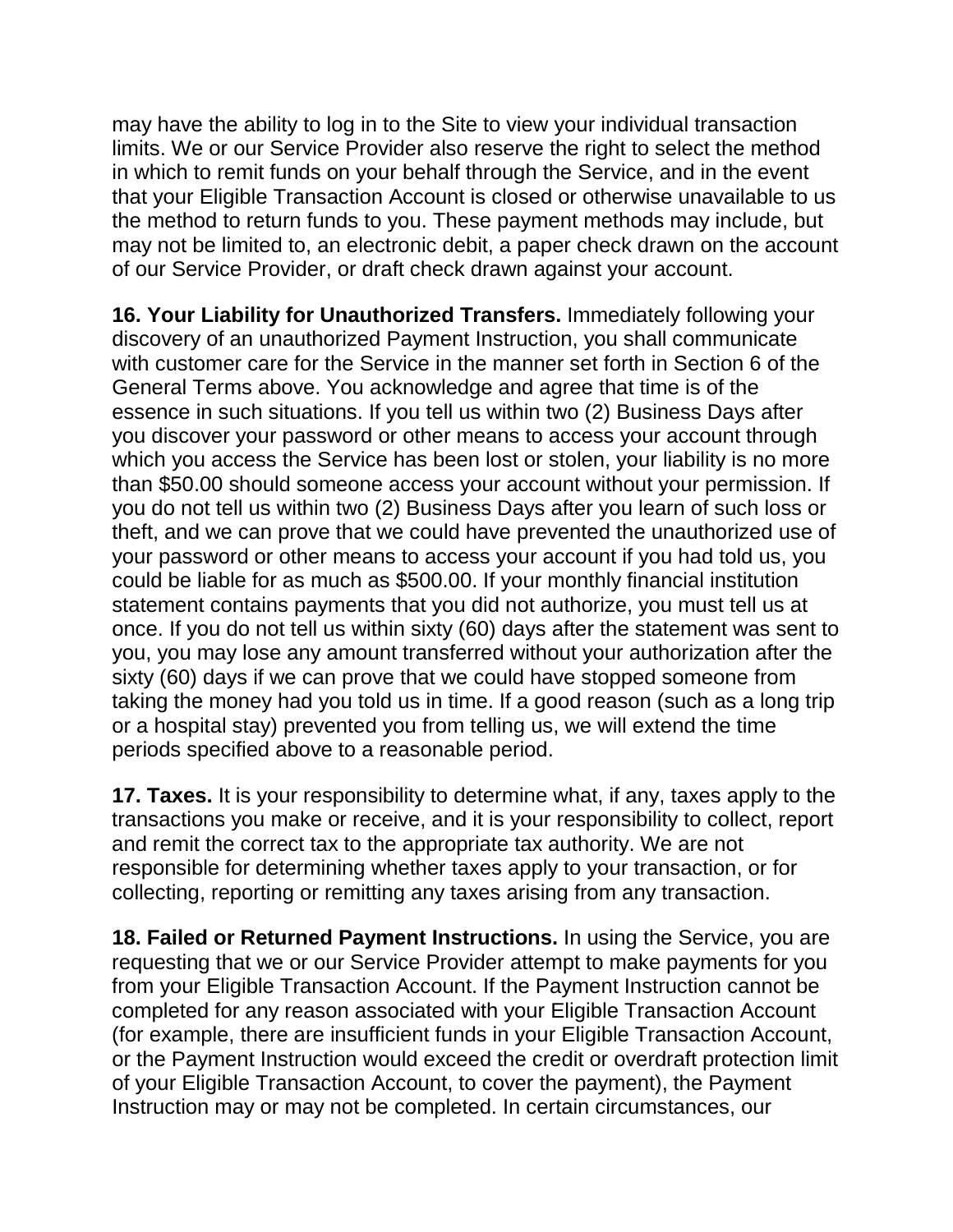Service Provider may either advance funds drawn on their corporate account or via an electronic debit, and in such circumstances will attempt to debit the Eligible Transaction Account a second time to complete the Payment Instruction. In some instances, you will receive a return notice from us or our Service Provider. In each such case, you agree that:

- a. You will reimburse our Service Provider immediately upon demand the amount of the Payment Instruction if the payment has been delivered but there are insufficient funds in, or insufficient overdraft credits associated with, your Eligible Transaction Account to allow the debit processing to be completed;
- b. You may be assessed a late fee equal to one and a half percent (1.5%) of any unpaid amounts plus costs of collection by our Service Provider or their third-party contractor if the Payment Instruction cannot be debited because you have insufficient funds in your Eligible Transaction Account, or the transaction would exceed the credit or overdraft protection limit of your Eligible Transaction Account, to cover the payment, or if the funds cannot otherwise be collected from you. The aforesaid amounts will be charged in addition to any NSF charges that may be assessed by us, as set forth in your fee schedule from us (including as disclosed on the Site) or your account agreement with us. You hereby authorize us and our Service Provider to deduct all of these amounts from your designated Eligible Transaction Account, including by ACH debit;
	- c. Service Provider is authorized to report the facts concerning the return to any credit reporting agency.

**19. Address or Banking Changes.** It is your sole responsibility and you agree to ensure that the contact information in your user profile is current and accurate. This includes, but is not limited to, name, physical address, phone numbers and email addresses. Depending on the Service, changes may be able to be made within the user interface of the Service or by contacting customer care for the Service as set forth in Section 6 of the General Terms above. We are not responsible for any payment processing errors or fees incurred if you do not provide accurate Eligible Transaction Account, Payment Instructions or contact information.

**20. Information Authorization.** Your enrollment in the applicable Service may not be fulfilled if we cannot verify your identity or other necessary information. Through your enrollment in or use of each Service, you agree that we reserve the right to request a review of your credit rating at our own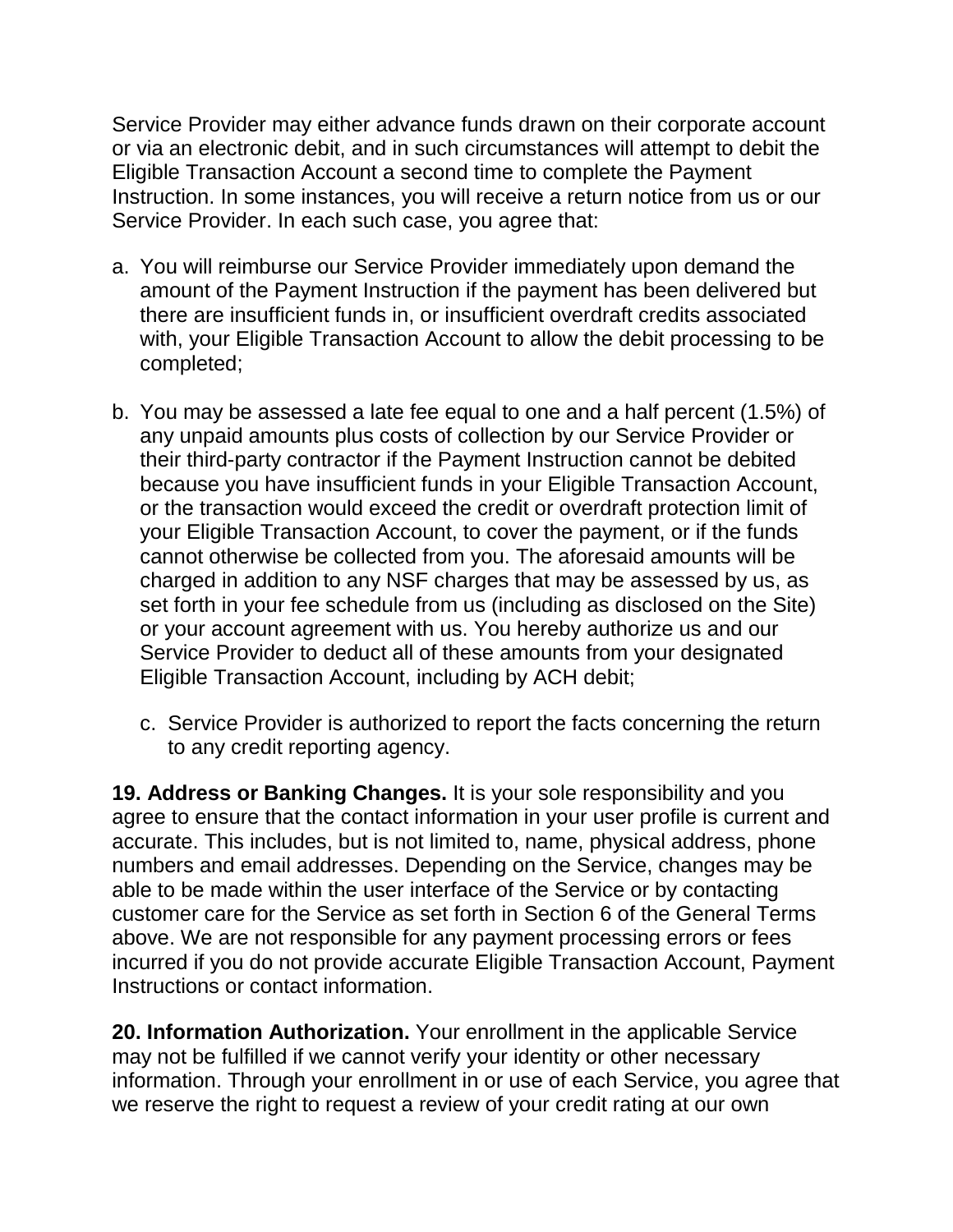expense through an authorized bureau. In addition, and in accordance with our Privacy Policy, you agree that we reserve the right to obtain personal information about you, including without limitation, financial information and transaction history regarding your Eligible Transaction Account. You further understand and agree that we reserve the right to use personal information about you for our and our Service Providers' everyday business purposes, such as to maintain your ability to access the Service, to authenticate you when you log in, to send you information about the Service, to perform fraud screening, to verify your identity, to determine your transaction limits, to perform collections, to comply with laws, regulations, court orders and lawful instructions from government agencies, to protect the personal safety of subscribers or the public, to defend claims, to resolve disputes, to troubleshoot problems, to enforce this Agreement, to protect our rights and property, and to customize, measure, and improve the Service and the content and layout of the Site. Additionally, we and our Service Providers may use your information for risk management purposes and may use, store and disclose your information acquired in connection with this Agreement as permitted by law, including (without limitation) any use to effect, administer or enforce a transaction or to protect against or prevent actual or potential fraud, unauthorized transactions, claims or other liability. We and our Service Providers shall have the right to retain such data even after termination or expiration of this Agreement for risk management, regulatory compliance, or audit reasons, and as permitted by applicable law for everyday business purposes. In addition, we and our Service Providers may use, store and disclose such information acquired in connection with the Service in statistical form for pattern recognition, modeling, enhancement and improvement, system analysis and to analyze the performance of the Service. The following provisions in this Section apply to certain Services:

- a. **Mobile Subscriber Information.** You authorize your wireless carrier to disclose information about your account, such as subscriber status, payment method and device details, if available, to support identity verification, fraud avoidance and other uses in support of transactions for the duration of your business relationship with us. This information may also be shared with other companies to support your transactions with us and for identity verification and fraud avoidance purposes.
- b. **Device Data.** We may share certain personal information and deviceidentifying technical data about you and your devices with third party service providers, who will compare and add device data and fraud data from and about you to a database of similar device and fraud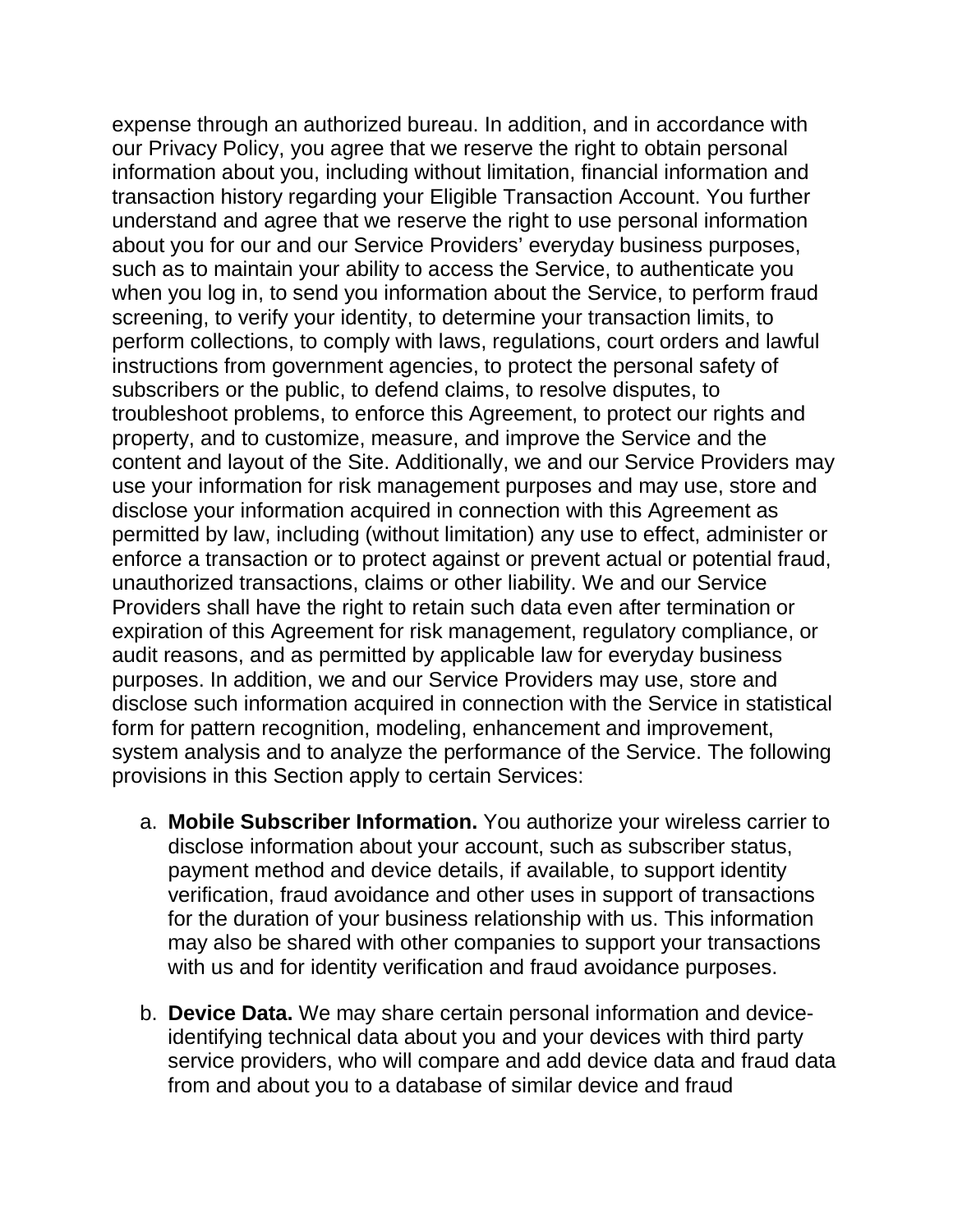information in order to provide fraud management and prevention services, which include but are not limited to identifying and blocking access to the applicable service or Web site by devices associated with fraudulent or abusive activity. Such information may be used by us and our third party service providers to provide similar fraud management and prevention services for services or Web sites not provided by us. We will not share with service providers any information that personally identifies the user of the applicable device.

**21. Service Termination, Cancellation, or Suspension.** If you wish to cancel the Service, you may contact us as set forth in Section 6 of the General Terms above. Any payment(s) that have begun processing before the requested cancellation date will be processed by us. You agree that we may terminate or suspend your use of the Service at any time and for any reason or no reason. Neither termination, cancellation nor suspension shall affect your liability or obligations under this Agreement.

## **22. Errors, Questions, and Complaints.**

- a. In case of errors or questions about your transactions, you should as soon as possible contact us as set forth in Section 6 of the General Terms above.
- b. If you think your periodic statement for your account is incorrect or you need more information about a transaction listed in the periodic statement for your account, we must hear from you no later than sixty (60) days after we send you the applicable periodic statement for your account that identifies the error. You must:
	- 1. Tell us your name and account number (if applicable);
	- 2. Describe the error or the transaction in question, and explain as clearly as possible why you believe it is an error or why you need more information; and,
	- 3. Tell us the dollar amount of the suspected error.
- c. If you tell us orally, we may require that you send your complaint in writing within ten (10) Business Days after your oral notification. Except as described below, we will determine whether an error occurred within ten (10) Business Days after you notify us of the error. We will tell you the results of our investigation within three (3) Business Days after we complete our investigation of the error, and will correct any error promptly. However, if we require more time to confirm the nature of your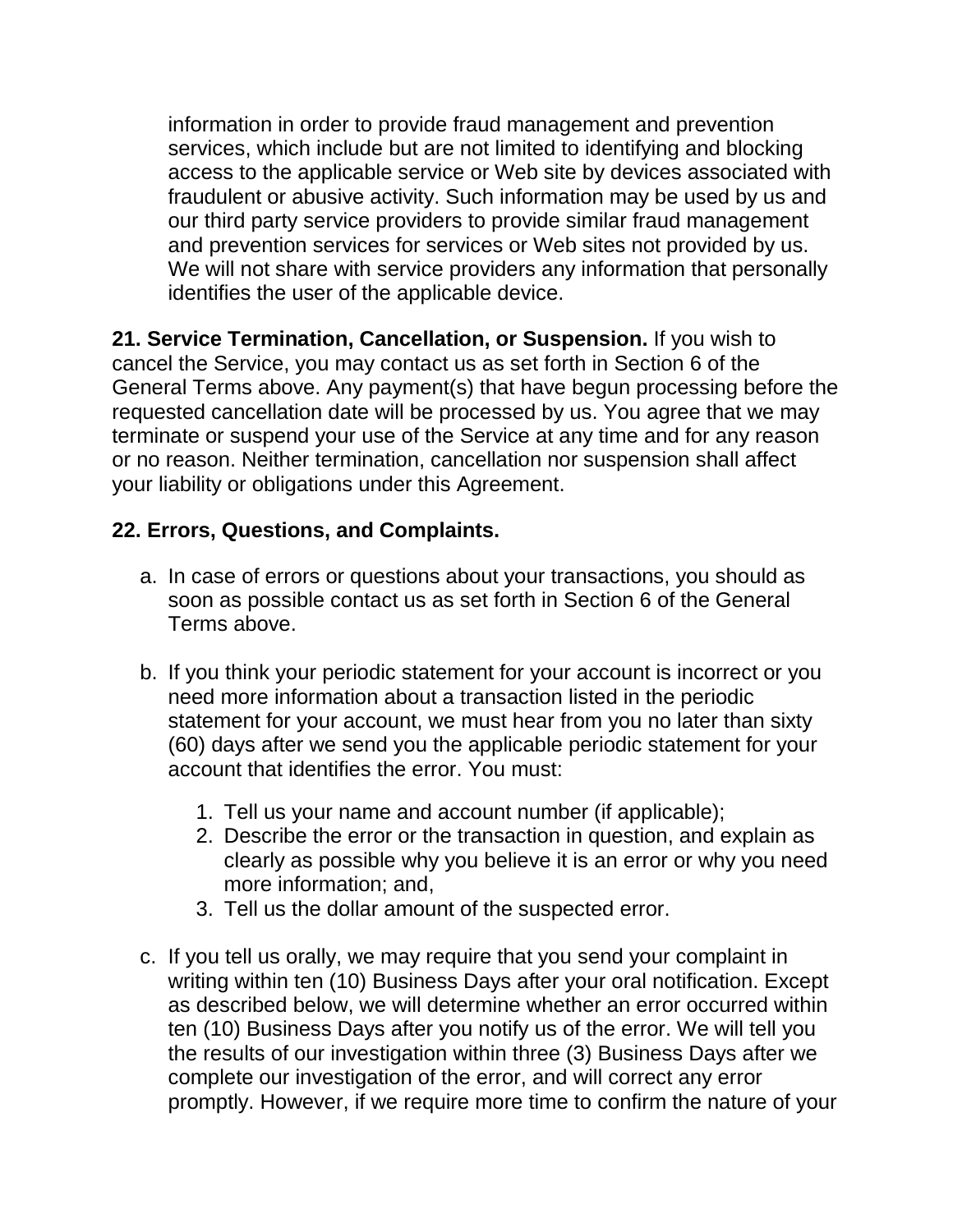complaint or question, we reserve the right to take up to forty-five (45) days to complete our investigation. If we decide to do this, we will provisionally credit your Eligible Transaction Account within ten (10) Business Days for the amount you think is in error. If we ask you to submit your complaint or question in writing and we do not receive it within ten (10) Business Days, we may not provisionally credit your Eligible Transaction Account. If it is determined there was no error we will mail you a written explanation within three (3) Business Days after completion of our investigation. You may ask for copies of documents used in our investigation. We may revoke any provisional credit provided to you if we find an error did not occur.

**23. Intellectual Property.** All other marks and logos related to the Service are either trademarks or registered trademarks of us or our licensors. In addition, all page headers, custom graphics, button icons, and scripts are our service marks, trademarks, and/or trade dress or those of our licensors. You may not copy, imitate, or use any of the above without our prior written consent, which we may withhold in our sole discretion, and you may not use them in a manner that is disparaging to us or the Service or display them in any manner that implies our sponsorship or endorsement. All right, title and interest in and to the Service, the portion of the Site through which the Service is offered, the technology related to the Site and Service, and any and all technology and any content created or derived from any of the foregoing, is our exclusive property or that of our licensors. Moreover, any suggestions, ideas, notes, drawings, concepts, or other information you may send to us through or regarding the Site or Service shall be considered an uncompensated contribution of intellectual property to us and our licensors, shall also be deemed our and our licensors' exclusive intellectual property, and shall not be subject to any obligation of confidentiality on our part. By submitting any such materials to us, you automatically grant (or warrant that the owner of such materials has expressly granted) to us and our licensors a perpetual, royaltyfree, irrevocable, non-exclusive right and license to use, reproduce, modify, adapt, publish, translate, publicly perform and display, create derivative works from and distribute such materials or incorporate such materials into any form, medium, or technology now known or later developed, and you warrant that all so-called "moral rights" in those materials have been waived, and you warrant that you have the right to make these warranties and transfers of rights.

**24. Links and Frames.** Links to other sites may be provided on the portion of the Site through which the Service is offered for your convenience. By providing these links, we are not endorsing, sponsoring or recommending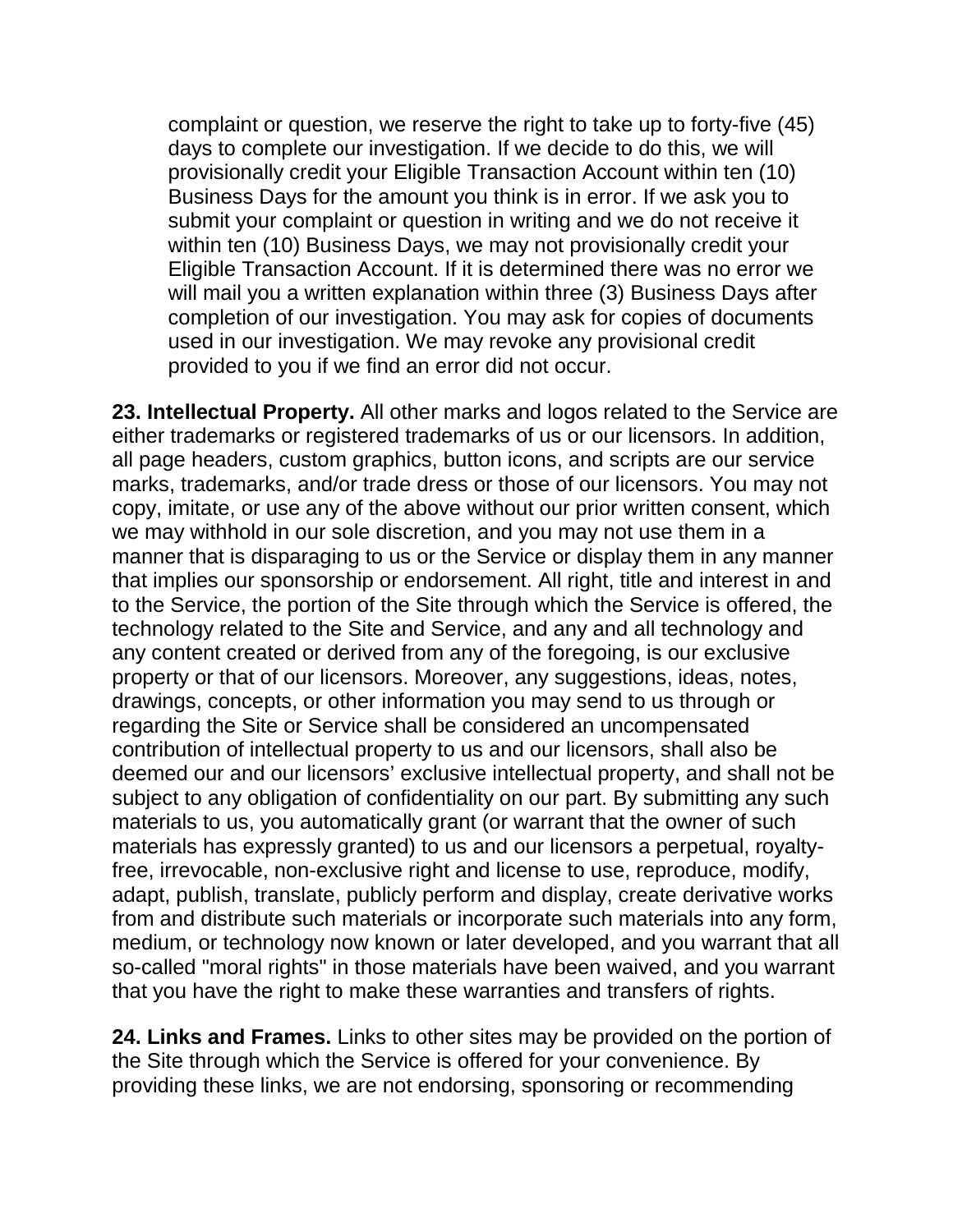such sites or the materials disseminated by or services provided by them, and are not responsible for the materials, services or other situations at or related to or from any other site, and make no representations concerning the content of sites listed in any of the Service web pages. Consequently, we cannot be held responsible for the accuracy, relevancy, copyright compliance, legality or decency of material contained in sites listed in any search results or otherwise linked to the Site. For example, if you "click" on a banner advertisement or a search result, your "click" may take you off the Site. This may include links from advertisers, sponsors, and content partners that may use our logo(s) as part of a co-branding agreement. These other sites may send their own cookies to users, collect data, solicit personal information, or contain information that you may find inappropriate or offensive. In addition, advertisers on the Site may send cookies to users that we do not control. You may link to the home page of our Site. However, you may not link to other pages of our Site without our express written permission. You also may not "frame" material on our Site without our express written permission. We reserve the right to disable links from any third party sites to the Site.

**25. Password and Security.** If you are issued or create any password or other credentials to access the Service or the portion of the Site through which the Service is offered, you agree not to give or make available your password or credentials to any unauthorized individuals, and you agree to be responsible for all actions taken by anyone to whom you have provided such credentials. If you believe that your credentials have been lost or stolen or that someone may attempt to use them to access the Site or Service without your consent, you must inform us at once at the telephone number provided in Section 6 of the General Terms above. See also Section 16 of the General Terms above regarding how the timeliness of your notice impacts your liability for unauthorized transfers.

**26. Remedies.** If we have reason to believe that you have engaged in any of the prohibited or unauthorized activities described in this Agreement or have otherwise breached your obligations under this Agreement, we may terminate, suspend or limit your access to or use of the Site or the Service; notify law enforcement, regulatory authorities, impacted third parties, and others as we deem appropriate; refuse to provide our services to you in the future; and/or take legal action against you. In addition, we, in our sole discretion, reserve the right to terminate this Agreement, access to the Site and/or use of the Service for any reason or no reason and at any time. The remedies contained in this Section 26 of the General Terms are cumulative and are in addition to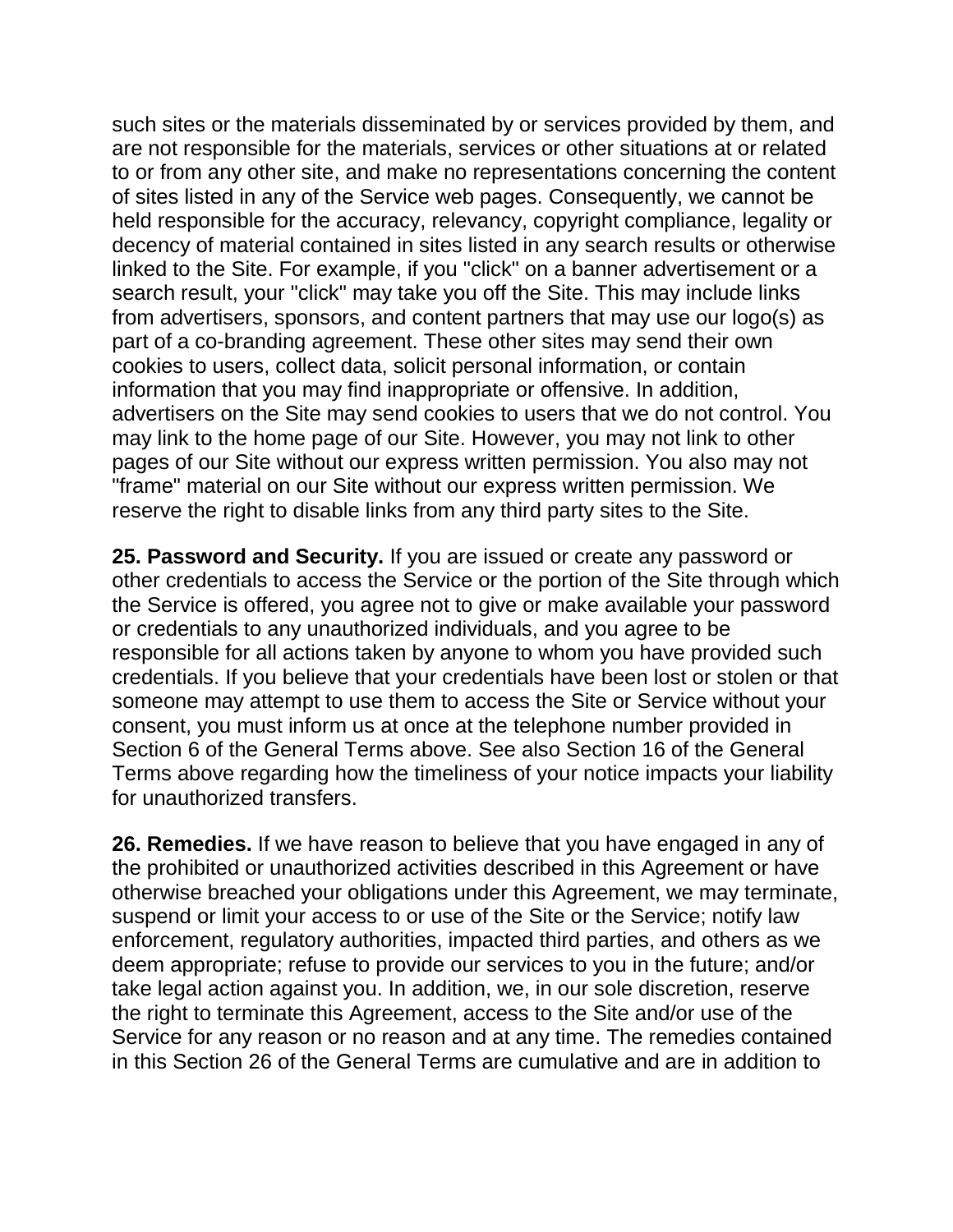the other rights and remedies available to us under this Agreement, by law or otherwise.

**27. Disputes.** In the event of a dispute regarding the Service, you and we agree to resolve the dispute by looking to this Agreement.

**28. Arbitration. For any claim (excluding claims for injunctive or other equitable relief) where the total amount of the award sought is less than \$10,000.00 USD, the party requesting relief may elect to resolve the dispute in a cost effective manner through binding non-appearancebased arbitration. If a party elects arbitration, that party will initiate such arbitration through Judicial Arbitration and Mediation Services ("JAMS"), the American Arbitration Association ("AAA"), or an established alternative dispute resolution (ADR) administrator mutually agreed upon by the parties. The parties agree that the following rules shall apply: (a) the arbitration may be conducted telephonically, online and/or be solely based on written submissions, at the election of the party initiating the arbitration; (b) the arbitration shall not involve any personal appearance by the parties, their representatives or witnesses unless otherwise mutually agreed by the parties; (c) discovery shall not be permitted; (d) the matter shall be submitted for decision within ninety (90) days of initiation of arbitration, unless otherwise agreed by the parties, and the arbitrator must render a decision within thirty (30) days of submission; and (e) any award in such arbitration shall be final and binding upon the parties and may be submitted to any court of competent jurisdiction for confirmation. The parties acknowledge that remedies available under federal, state and local laws remain available through arbitration. NO CLASS ACTION, OTHER REPRESENTATIVE ACTION, OR PRIVATE ATTORNEY GENERAL ACTION, OR JOINDER OR CONSOLIDATION OF ANY CLAIM WITH A CLAIM OF ANOTHER PERSON SHALL BE ALLOWABLE IN ARBITRATION.**

**29. Law and Forum for Disputes.** Unless our account agreement with you states otherwise, this Agreement shall be governed by and construed in accordance with the laws of the State in which you reside, without regard to its conflicts of laws provisions. To the extent that the terms of this Agreement conflict with applicable state or federal law, such state or federal law shall replace such conflicting terms only to the extent required by law. Unless expressly stated otherwise, all other terms of this Agreement shall remain in full force and effect. Unless our account agreement with you states otherwise, you agree that any claim or dispute you may have against us (other than those which are arbitrated under Section 28 of the General Terms above)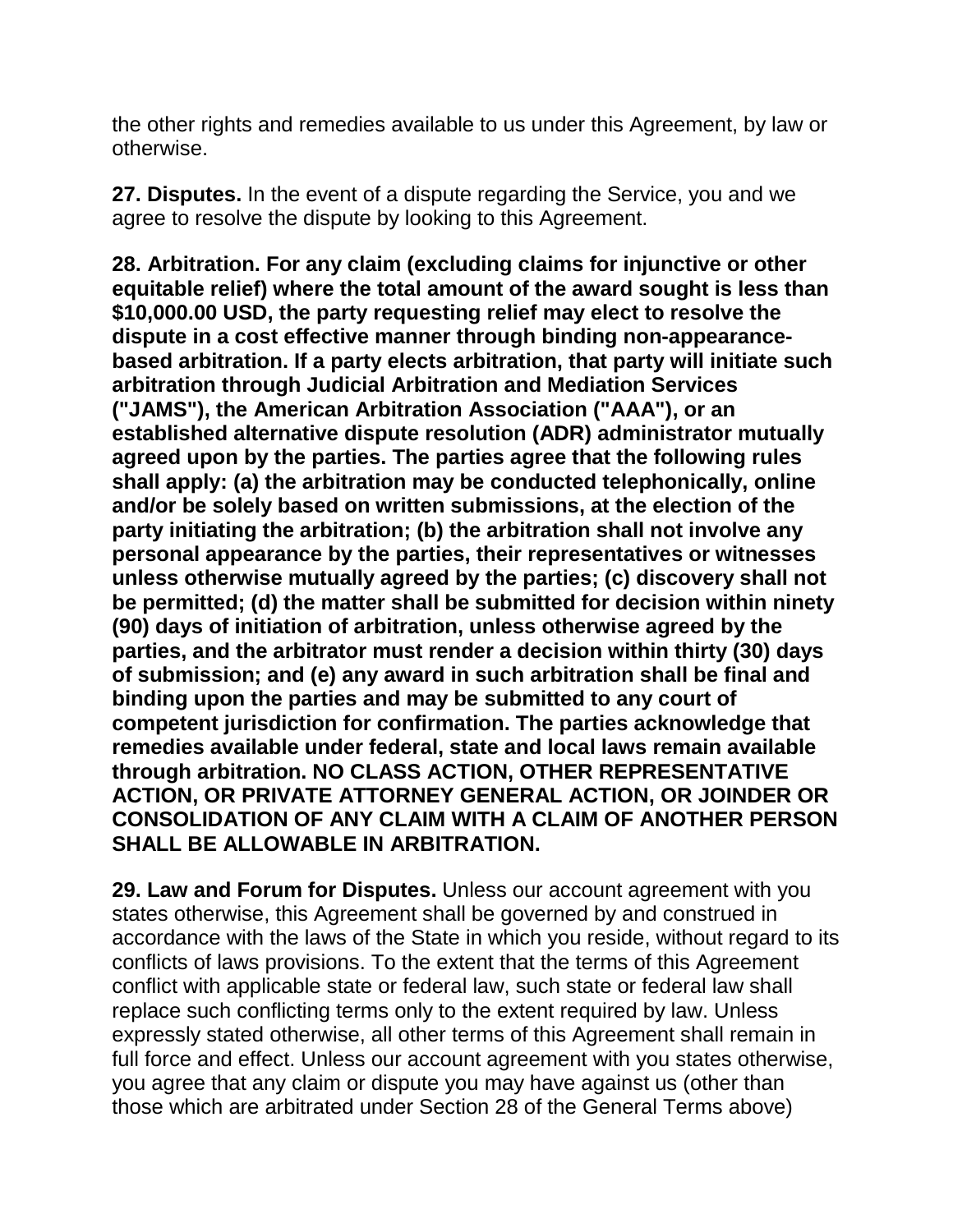must be resolved by a court located in the county in which you reside. You agree to submit to the personal jurisdiction of such courts for the purpose of litigating all claims or disputes unless said claim is submitted to arbitration under Section 28 of the General Terms of this Agreement. The United Nations Convention on Contracts for the International Sale of Goods shall not apply to this Agreement. BOTH PARTIES AGREE TO WAIVE ANY RIGHT TO HAVE A JURY PARTICIPATE IN THE RESOLUTION OF ANY DISPUTE OR CLAIM BETWEEN THE PARTIES OR ANY OF THEIR RESPECTIVE AFFILIATES ARISING UNDER THIS AGREEMENT.

**30. Indemnification.** You agree to defend, indemnify and hold harmless us and our Affiliates and Service Providers and their Affiliates and the employees and contractors of each of these, from any loss, damage, claim or demand (including attorney's fees) made or incurred by any third party due to or arising out of your breach of this Agreement and/or your use of the Site or the applicable Service.

**31. Release.** You release us and our Affiliates and Service Providers and the employees and contractors of each of these, from any and all claims, demands and damages (actual and consequential) of every kind and nature arising out of or in any way connected with any dispute that may arise between you or one or more other users of the Site or the applicable Service. In addition, if applicable to you, you waive California Civil Code §1542, which states that a general release does not extend to claims which the creditor does not know or suspect to exist in his favor at the time of executing the release, which if not known by him must have materially affected his settlement with the debtor.

**32. No Waiver.** We shall not be deemed to have waived any rights or remedies hereunder unless such waiver is in writing and signed by one of our authorized representatives. No delay or omission on our part in exercising any rights or remedies shall operate as a waiver of such rights or remedies or any other rights or remedies. A waiver on any one occasion shall not be construed as a bar or waiver of any rights or remedies on future occasions.

**33. Exclusions of Warranties.** THE SITE AND SERVICE AND RELATED DOCUMENTATION ARE PROVIDED "AS IS" WITHOUT WARRANTY OF ANY KIND, EITHER EXPRESSED OR IMPLIED, INCLUDING, BUT NOT LIMITED TO, THE IMPLIED WARRANTIES OF TITLE, MERCHANTABILITY, FITNESS FOR A PARTICULAR PURPOSE, AND NON-INFRINGEMENT. IN PARTICULAR, WE DO NOT GUARANTEE CONTINUOUS, UNINTERRUPTED OR SECURE ACCESS TO ANY PART OF OUR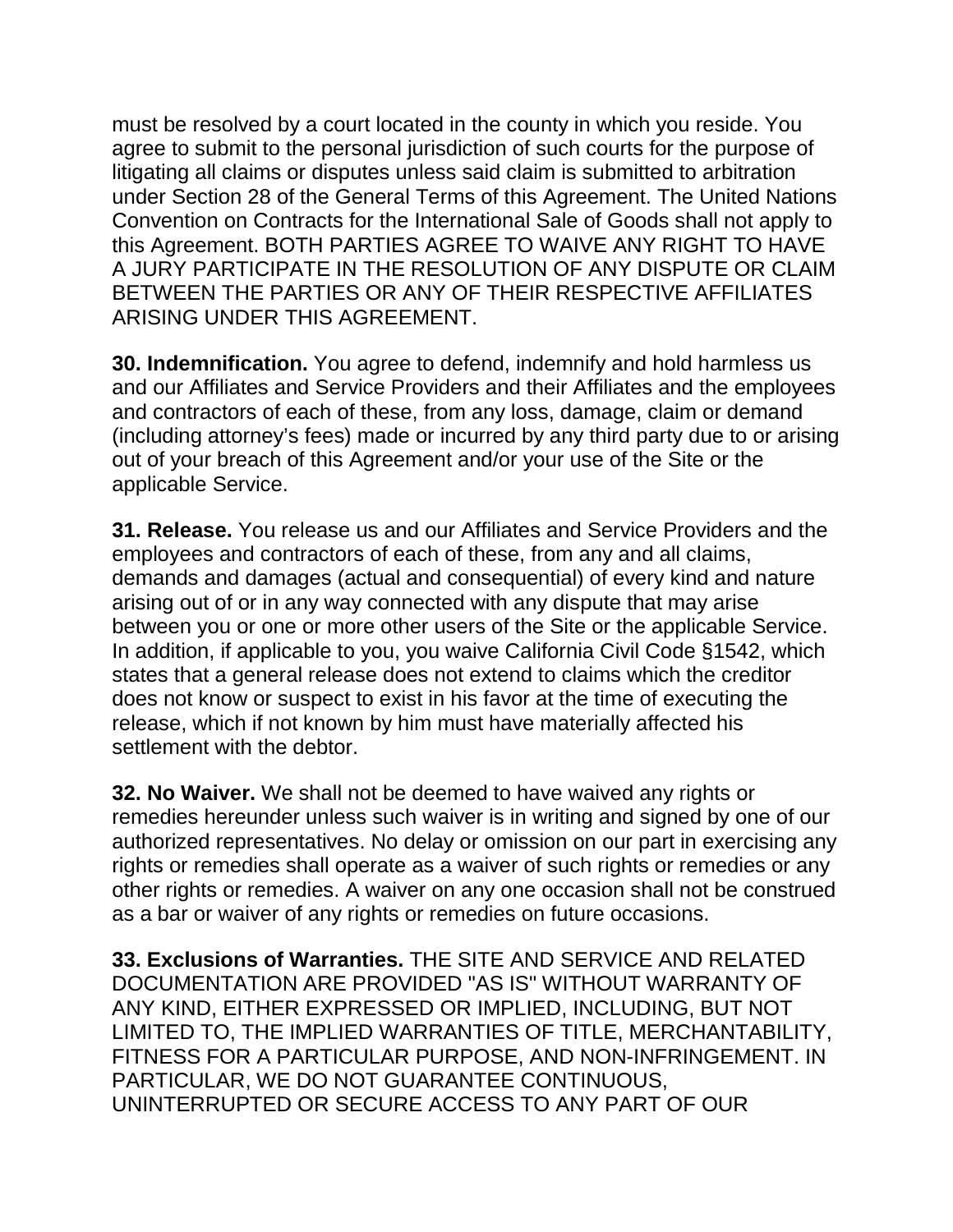SERVICE, AND OPERATION OF OUR SITE MAY BE INTERFERED WITH BY NUMEROUS FACTORS OUTSIDE OF OUR CONTROL. SOME STATES DO NOT ALLOW THE DISCLAIMER OF CERTAIN IMPLIED WARRANTIES, SO THE FOREGOING DISCLAIMERS MAY NOT APPLY TO YOU. THIS PARAGRAPH GIVES YOU SPECIFIC LEGAL RIGHTS AND YOU MAY ALSO HAVE OTHER LEGAL RIGHTS THAT VARY FROM STATE TO STATE.

**34. Limitation of Liability.** THE FOREGOING SHALL CONSTITUTE YOUR EXCLUSIVE REMEDIES AND THE ENTIRE LIABILITY OF US AND OUR AFFILIATES AND SERVICE PROVIDERS AND THE EMPLOYEES AND CONTRACTORS OF EACH OF THESE, FOR THE SERVICE AND THE PORTION OF THE SITE THROUGH WHICH THE SERVICE IS OFFERED. YOU ACKNOWLEDGE AND AGREE THAT FROM TIME TO TIME, THE SERVICE MAY BE DELAYED, INTERRUPTED OR DISRUPTED PERIODICALLY FOR AN INDETERMINATE AMOUNT OF TIME DUE TO CIRCUMSTANCES BEYOND OUR REASONABLE CONTROL, INCLUDING BUT NOT LIMITED TO ANY INTERRUPTION, DISRUPTION OR FAILURE IN THE PROVISION OF THE SERVICE, WHETHER CAUSED BY STRIKES, POWER FAILURES, EQUIPMENT MALFUNCTIONS INTERNET DISRUPTION OR OTHER REASONS. IN NO EVENT SHALL WE OR OUR AFFILIATES OR SERVICE PROVIDERS OR THE EMPLOYEES OR CONTRACTORS OF ANY OF THESE, BE LIABLE FOR ANY CLAIM ARISING FROM OR RELATED TO THE SERVICE CAUSED BY OR ARISING OUT OF ANY SUCH DELAY, INTERRUPTION, DISRUPTION OR SIMILAR FAILURE. IN NO EVENT SHALL WE OR OUR AFFILIATES OR SERVICE PROVIDERS OR THE EMPLOYEES OR CONTRACTORS OF ANY OF THESE, BE LIABLE FOR ANY INDIRECT, SPECIAL, INCIDENTAL, CONSEQUENTIAL, PUNITIVE OR EXEMPLARY DAMAGES, INCLUDING LOSS OF GOODWILL OR LOST PROFITS (EVEN IF ADVISED OF THE POSSIBILITY THEREOF) ARISING IN ANY WAY OUT OF THE INSTALLATION, USE, OR MAINTENANCE OF THE SERVICE OR THE PORTION OF THE SITE THROUGH WHICH THE SERVICE IS OFFERED, EVEN IF SUCH DAMAGES WERE REASONABLY FORESEEABLE AND NOTICE WAS GIVEN REGARDING THEM. IN NO EVENT SHALL WE OR OUR AFFILIATES OR SERVICE PROVIDERS OR THE EMPLOYEES OR CONTRACTORS OF ANY OF THESE BE LIABLE FOR ANY CLAIM ARISING FROM OR RELATED TO THE SERVICE OR THE PORTION OF THE SITE THROUGH WHICH THE SERVICE IS OFFERED THAT YOU DO NOT STATE IN WRITING IN A COMPLAINT FILED IN A COURT OR ARBITRATION PROCEEDING AS DESCRIBED IN SECTIONS 28 AND 29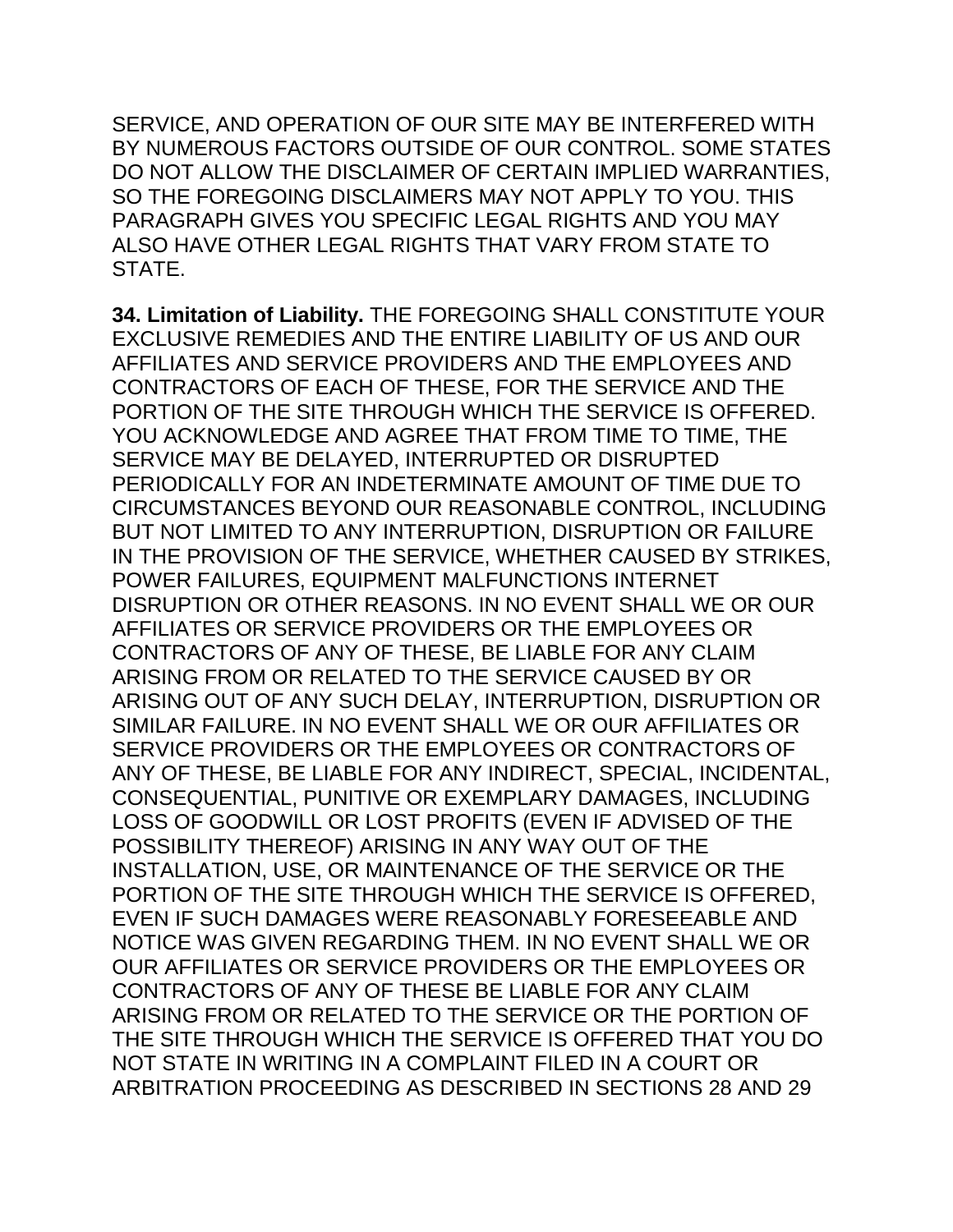OF THE GENERAL TERMS ABOVE WITHIN TWO (2) YEARS OF THE DATE THAT THE EVENT GIVING RISE TO THE CLAIM OCCURRED. THESE LIMITATIONS WILL APPLY TO ALL CAUSES OF ACTION, WHETHER ARISING FROM BREACH OF CONTRACT, TORT (INCLUDING NEGLIGENCE) OR ANY OTHER LEGAL THEORY. OUR AGGREGATE LIABILITY, AND THE AGGREGATE LIABILITY OF OUR AFFILIATES AND SERVICE PROVIDERS AND THE EMPLOYEES AND CONTRACTORS OF EACH OF THESE, TO YOU AND ANY THIRD PARTY FOR ANY AND ALL CLAIMS OR OBLIGATIONS RELATING TO THIS AGREEMENT SHALL BE LIMITED TO DIRECT OUT OF POCKET DAMAGES UP TO A MAXIMUM OF \$500 (FIVE HUNDRED DOLLARS). SOME STATES DO NOT ALLOW THE EXCLUSION OR LIMITATION OF INCIDENTAL OR CONSEQUENTIAL DAMAGES SO THE ABOVE LIMITATION OR EXCLUSION MAY NOT APPLY TO YOU.

**35. Complete Agreement, Severability, Captions, and Survival.** You agree that this Agreement is the complete and exclusive statement of the agreement between us, sets forth the entire understanding between us and you with respect to the Service and the portion of the Site through which the Service is offered and supersedes any proposal or prior agreement, oral or written, and any other communications between us. If any provision of this Agreement is held to be invalid or unenforceable, such provision shall be struck and the remaining provisions shall be enforced. The captions of Sections in this Agreement are for convenience only and shall not control or affect the meaning or construction of any of the provisions of this Agreement. Sections 2, 5-7, 11, 17, 18, 23, and 26-35 of the General Terms, as well as any other terms which by their nature should survive, will survive the termination of this Agreement. If there is a conflict between the terms of this Agreement and something stated by an employee or contractor of ours (including but not limited to its customer care personnel), the terms of the Agreement will prevail.

### **36. Definitions.**

- a. "ACH Network" means the funds transfer system, governed by the NACHA Rules, that provides funds transfer services to participating financial institutions.
- b. "Affiliates" are companies related by common ownership or control.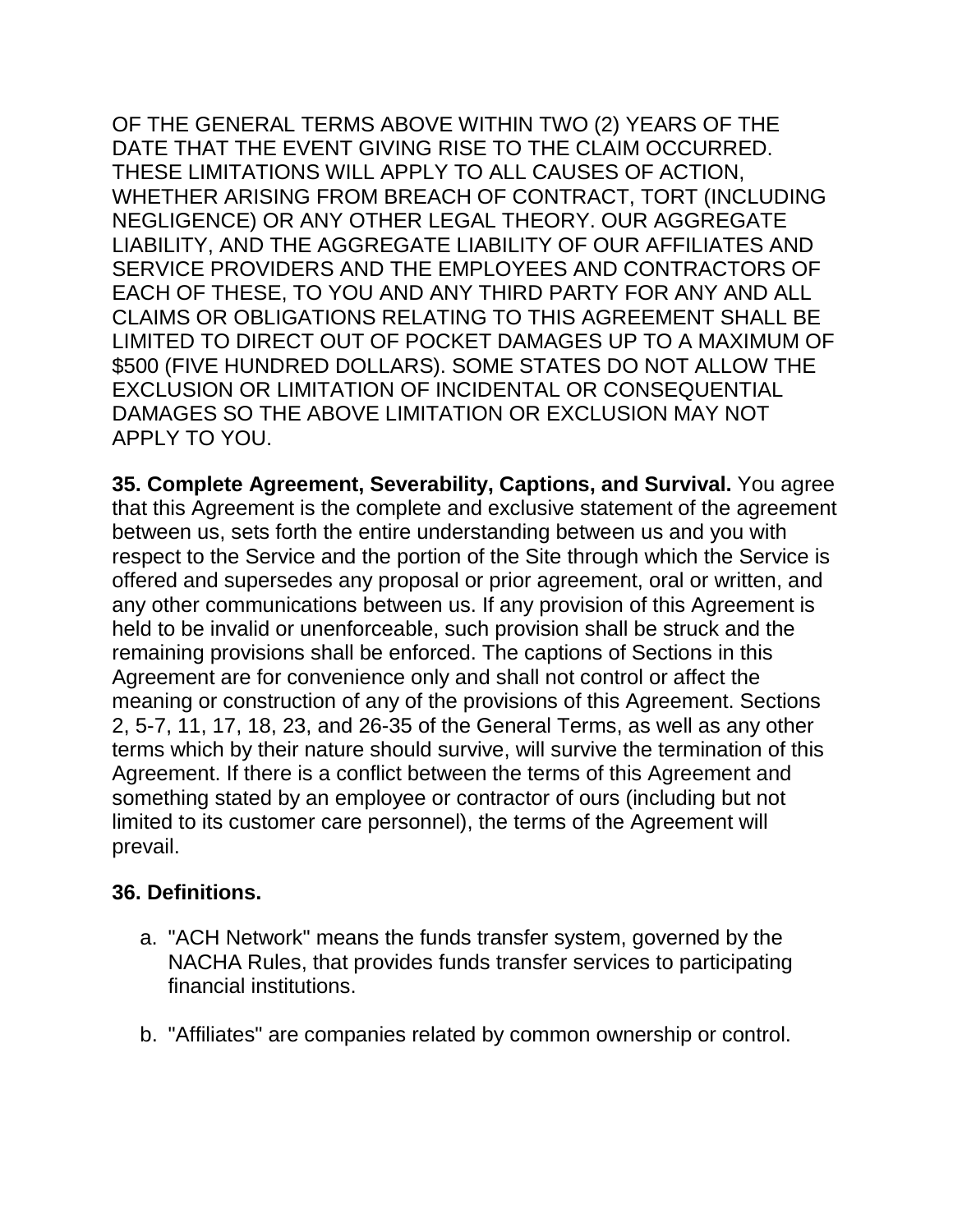- c. "Business Day" is every Monday through Friday, excluding Federal Reserve holidays or other days that banks are legally closed.
- d. "Eligible Transaction Account" is a transaction account from which your payments will be debited, your Service fees, if any, will be automatically debited, or to which payments and credits to you will be credited, that is eligible for the Service. Depending on the Service, an Eligible Transaction Account may include a checking, money market or other direct deposit account, credit card account, or debit card account, including any required routing information.
- e. "Payment Instruction" is the information provided for a payment to be made under the applicable Service, which may be further defined and described below in connection with a specific Service.
- f. "Payment Network" means a debit or credit network (such as the ACH Network or ACCEL / Exchange payment network) through which funds may be transferred.
- g. "Service Provider" means companies that we have engaged (and their Affiliates) to render some or all of the Service to you on our behalf.

**37**. **Miscellaneous.** If any one or more of the provisions of this Agreement are held to be invalid, illegal, or unenforceable, the remaining provisions shall remain valid and enforceable. The terms and conditions of this Agreement shall be governed by and construed in accordance with the laws of the State of Missouri, without regard to its conflicts of law provisions. Any litigation arising under this Agreement or the online banking services shall take place only in the state or federal courts having jurisdiction over the home office of the Association and you agree to such jurisdiction. The Association shall be entitled to recover its costs (including attorney's fees) from you for any claims arising under this Agreement or the services. The term "business day" means Monday through Friday except for legal Association holidays. If there is more than one of you, the Association may act on the instructions of any one of you.

# **ACCOUNT TO ACCOUNT TRANSFERS ADDITIONAL TERMS**

### **1. Description of Service, Authorization and Processing.**

a. The term "Transfer Money Terms" means these Account to Account Transfers Additional Terms. The Account to Account transfer service (for purposes of these Transfer Money Terms, and the General Terms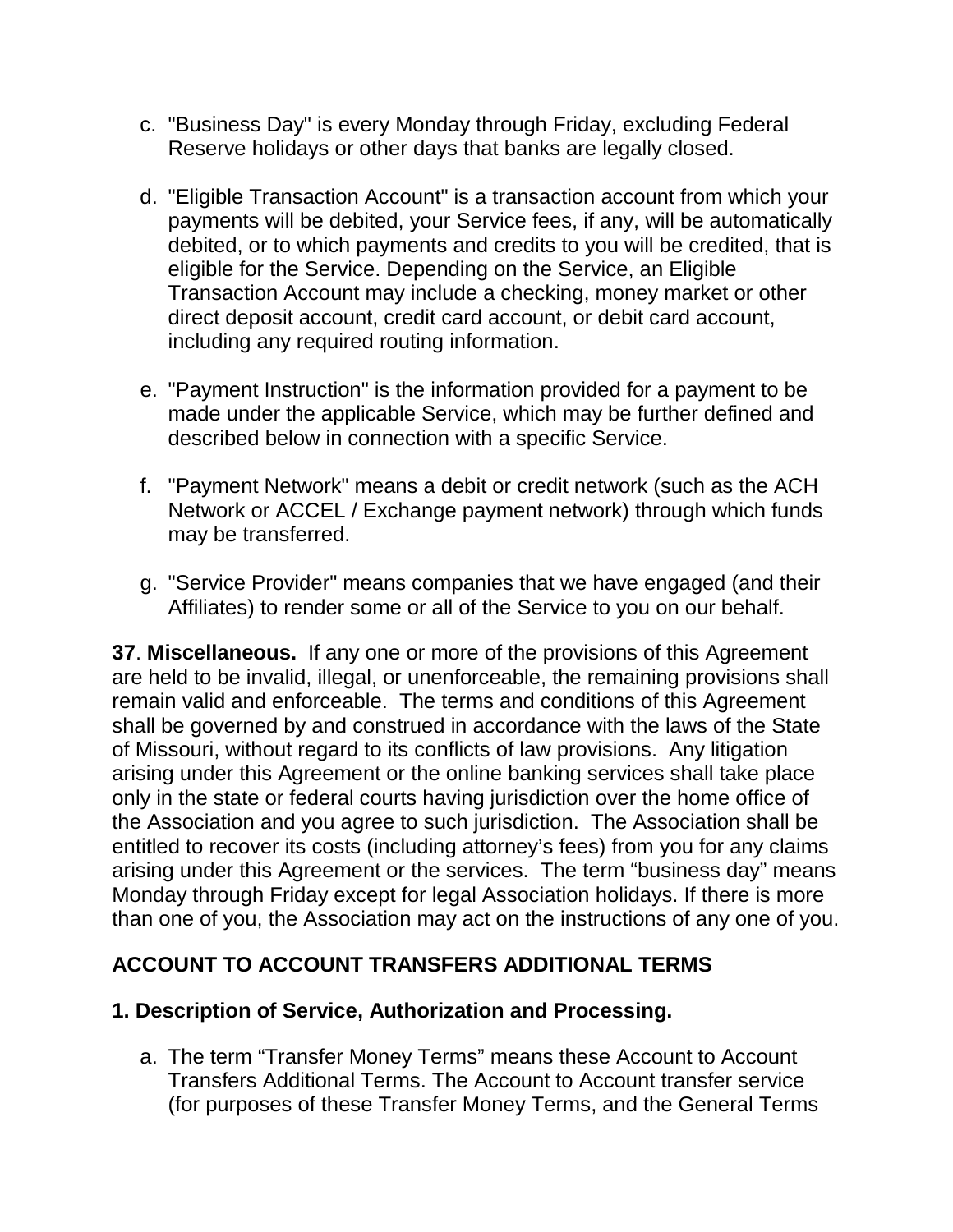as they apply to these Transfer Money Terms, the "Service") enables you to transfer funds between your Account(s) that you maintain with us on the one hand, and your Account(s) that are maintained by other financial institutions, on the other hand.

- b. You represent and warrant that you are either the sole owner or a joint owner of the Eligible Transaction Account and the External Account and that you have all necessary legal right, power and authority to transfer funds between the Eligible Transaction Account and the External Account. If you are a joint owner of the Eligible Transaction Account, External Account, or both, then you represent and warrant that (i) you have been authorized by all of the other joint owners to operate such Accounts without their consent (including without limitation to withdraw or deposit any amount of funds to such Accounts or to even withdraw all funds from such Accounts); and (ii) we may act on your instructions regarding such Accounts without liability to such other joint owners. Further, you represent and warrant that the External Account is located in the United States.
- c. You may initiate (1) a one-time Transfer Instruction for which processing shall be initiated immediately, (2) a one-time Transfer Instruction for which processing shall be initiated at a later specified date up to one (1) year, and (3) a recurring series of Transfer Instructions for which processing shall be initiated on the specified dates. Further details about each of these options can be found on the Site. When we receive a Transfer Instruction from you, you authorize us to (i) debit your Eligible Transaction Account and remit funds on your behalf to the External Account designated by you and to debit your applicable Account as described below in Section 5 of the Transfer Money Terms (Service Fees and Additional Charges); or, as applicable, to (ii) credit your Eligible Transaction Account and remit funds on your behalf from the External Account designated by you and to debit your applicable Account as described below in Section 5 of the Transfer Money Terms (Service Fees and Additional Charges). You also authorize us to reverse a transfer from the applicable Account if the debit is returned from the other Account in the transaction for any reason, including but not limited to nonsufficient funds. Transfers may be delayed or blocked to prevent fraud or comply with regulatory requirements. If we delay or block a Transfer Instruction that you have initiated, we will notify you in accordance with your user preferences (i.e. email, push notification).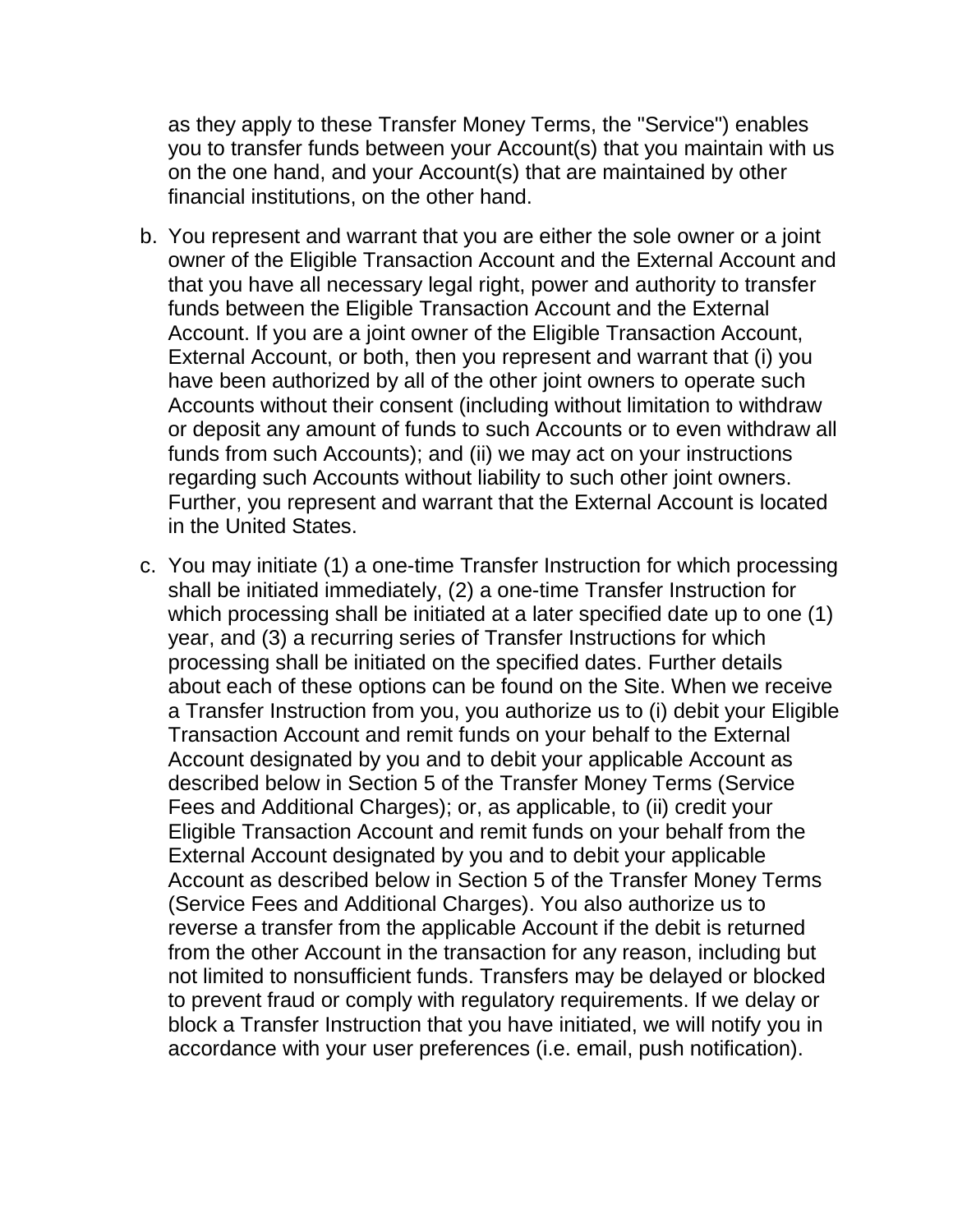- d. We will use reasonable efforts to make all your transfers properly. However, we shall incur no liability if we are unable to complete any transfers initiated by you because of the existence of any one or more of the following circumstances:
	- 1. If, through no fault of ours, the Eligible Transaction Account or External Account does not contain sufficient funds to complete the transfer or the transfer would exceed the credit limit of your overdraft account;
	- 2. The Service is not working properly and you know or have been advised by us about the malfunction before you execute the transaction;
	- 3. The transfer is refused as described in Section 6 of the Transfer Money Terms below;
	- 4. You have not provided us with the correct information, including but not limited to the correct Eligible Transaction Account or External Account information; and/or,
	- 5. Circumstances beyond our control (such as, but not limited to, fire, flood, network or system down time, issues with the financial institution(s), or interference from an outside force) prevent the proper execution of the transfer and we have taken reasonable precautions to avoid those circumstances.
- e. It is your responsibility to ensure the accuracy of any information that you enter into the Service, and for informing us as soon as possible if you become aware that this information is inaccurate. You may not use a P.O. Box as a postal address. We will make a reasonable effort to stop or recover a transfer made to the wrong Account once informed, but we do not guarantee such recovery and will bear no responsibility or liability for damages resulting from incorrect information entered by you.

**2. Transfer Methods and Amounts.** Section 15 of the General Terms (Payment Methods and Amounts) applies to the Service, even in circumstances where the External Account is closed and we are attempting to return funds to such Account.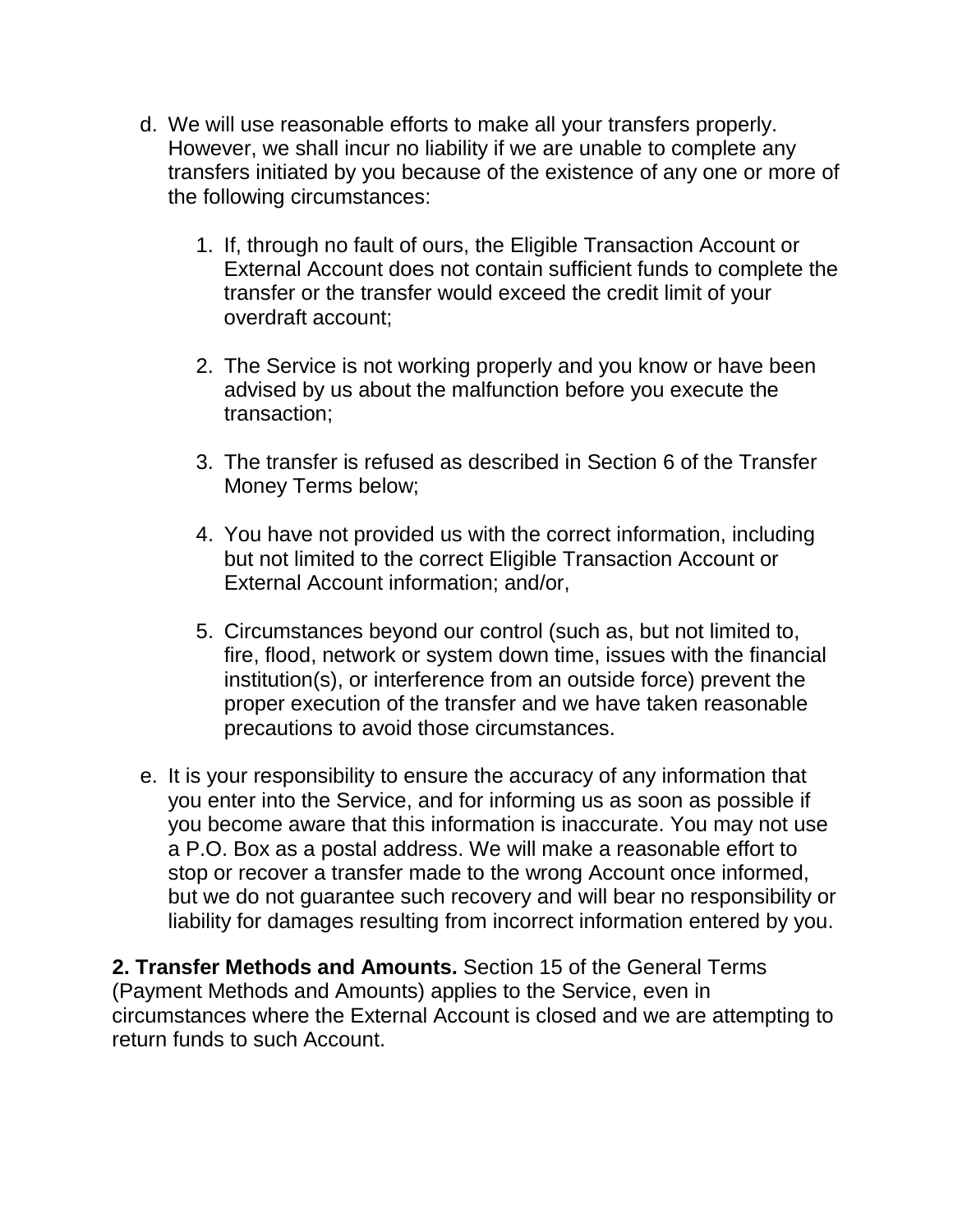**3. Transfer Cancellation Requests.** You may cancel a transfer at any time until it begins processing (as shown in the Service).

**4. Stop Payment Requests.** If you desire to stop any transfer that has already been processed, you must contact customer care for the Service pursuant to Section 22 of the General Terms. Although we will make a reasonable effort to accommodate your request, we will have no liability for failing to do so. We may also require you to present your request in writing within fourteen (14) days. The charge for each request will be the current charge for such service as set out in the applicable fee schedule.

**5. Service Fees and Additional Charges.** You are responsible for paying all fees associated with your use of the Service. Applicable fees will be disclosed in the user interface for, or elsewhere within, the Service or Site. Any applicable fees will be charged regardless of whether the Service was used, except for fees that are specifically use-based. Use-based fees for the Service will be charged against the Account that is debited for the funds transfer. There may also be charges for additional transactions and other optional services. You agree to pay such charges and authorize us to deduct the calculated amount from the applicable Eligible Transaction Account you hold with us or the Account that is debited for the funds transfer, depending on how such charges are described in the user interface for the Service. Any financial fees associated with your standard deposit accounts will continue to apply. You are responsible for any and all telephone access fees and Internet service fees that may be assessed by your telephone and Internet service provider. Section 18 of the General Terms (Failed Or Returned Payment Instructions) applies if you do not pay our fees and charges for the Service, including without limitation if we debit the External Account for such fees, as described in this Section, and there are insufficient fees in the External Account; Section 18 of the General Terms should be interpreted as applying to the External Account, not just the Eligible Transaction Account, in such circumstances.

**6. Refused Transfers.** We reserve the right to refuse any transfer. As required by applicable law, we will notify you promptly if we decide to refuse to transfer funds.

**7. Returned or Failed Transfers.** In using the Service, you understand transfers may be returned or fail for various reasons such as, but not limited to, the External Account number is not valid. We will use reasonable efforts to research and correct the transfer to the intended Account or void the transfer. We will, to the extent permitted by law, make reasonable attempts to return